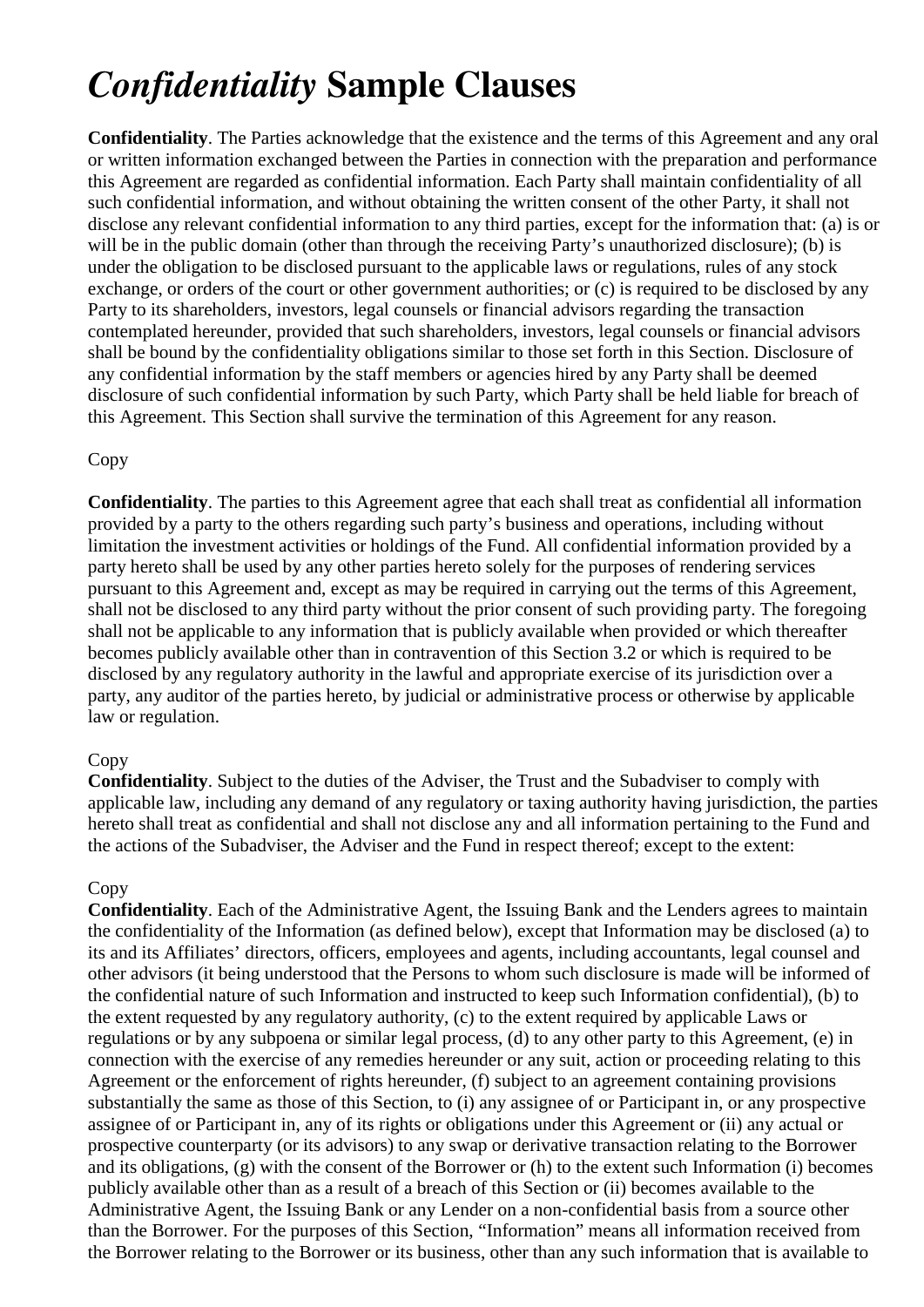the Administrative Agent, the Issuing Bank or any Lender on a non-confidential basis prior to disclosure by the Borrower; provided that, in the case of information received from the Borrower after the date hereof, such information is clearly identified at the time of delivery as confidential. Any Person required to maintain the confidentiality of Information as provided in this Section shall be considered to have complied with its obligation to do so if such Person has exercised the same degree of care to maintain the confidentiality of such Information as such Person would accord to its own confidential information.

#### Copy

**Confidentiality**. (a) From and after the Distribution Date, each of NiSource and Columbia shall hold, and shall cause their respective Subsidiaries, Affiliates and Representatives to hold, in strict confidence, with at least the same degree of care that applies to NiSource's confidential and proprietary information pursuant to policies in effect as of the Distribution Date or such other procedures as may reasonably be adopted by the receiving party after the Distribution Date, all Confidential Information of the disclosing party or any of its Affiliates obtained by such receiving party prior to the Distribution Date, accessed by such receiving party pursuant to Section 9.1 or furnished to such receiving party by or on behalf of the disclosing party or any of its Affiliates pursuant to this Agreement or, to the extent not addressed in a Transaction Agreement, any agreement contemplated hereby, shall not use such Confidential Information (except as contemplated by this Agreement, such Transaction Agreement or any agreement contemplated hereby) and shall not release or disclose such Confidential Information to any other Person, except its Representatives, who shall be bound by the provisions of this Section 9.8 or similar confidentiality obligations; provided, however, that NiSource and Columbia and their respective Representatives may disclose or use such information if, and only to the extent that, (i) a disclosure of such information is compelled by judicial or administrative process or, in the opinion of the receiving party's counsel, by other requirements of Law (in which case such party will provide, to the extent reasonably practicable under the circumstances, advance written notice to the other party of its intent to make such disclosure) or (ii) the receiving party can show that such information (A) has been published or has otherwise become available to the general public as part of the public domain without breach of this Agreement, (B) has been furnished or made known to the receiving party without any obligation to keep it confidential by a Third Party under circumstances that are not known to the receiving party to involve a breach of the Third Party's obligations to a Party or (C) was developed independently of information furnished or made available to the receiving party as contemplated under this Agreement (except, in the case of each of (A), (B) and (C), to the extent that notwithstanding the foregoing, use or disclosure thereof would be prohibited by applic...

#### Copy

**Confidentiality**. Each of the Administrative Agent, the Issuing Lender and the Lenders agrees to maintain the confidentiality of the Information (as defined below), except that Information may be disclosed (a) to its and its Affiliates' directors, officers, employees and agents, including accountants, legal counsel and other advisors (it being understood that the Persons to whom such disclosure is made will be informed of the confidential nature of such Information and instructed to keep such Information confidential), (b) to the extent requested by any regulatory authority, (c) to the extent required by applicable laws or regulations or by any subpoena or similar legal process, (d) to any other party to this Agreement, (e) in connection with the exercise of any remedies hereunder or under any other Loan Document or any suit, action or proceeding relating to this Agreement or under any other Loan Document or the enforcement of rights hereunder or thereunder, (f) subject to an agreement containing provisions substantially the same as those of this Section, to (i) any assignee of or Participant in, or any prospective assignee of or Participant in, any of its rights or obligations under this Agreement or (ii) any actual or prospective counterparty (or its advisors) to any swap or derivative transaction relating to the Borrower and its obligations, (g) with the consent of the Borrower or (h) to the extent such Information (i) becomes publicly available other than as a result of a breach of this Section or (ii) becomes available to the Administrative Agent, the Issuing Lender or any Lender on a nonconfidential basis from a source other than an Obligor. For the purposes of this Section, "Information" means all information received from any Obligor relating to the Holding Company, the Borrower, any Subsidiary or any of their respective businesses, other than any such information that is available to the Administrative Agent, the Issuing Lender or any Lender on a nonconfidential basis prior to disclosure by an Obligor; provided that, in the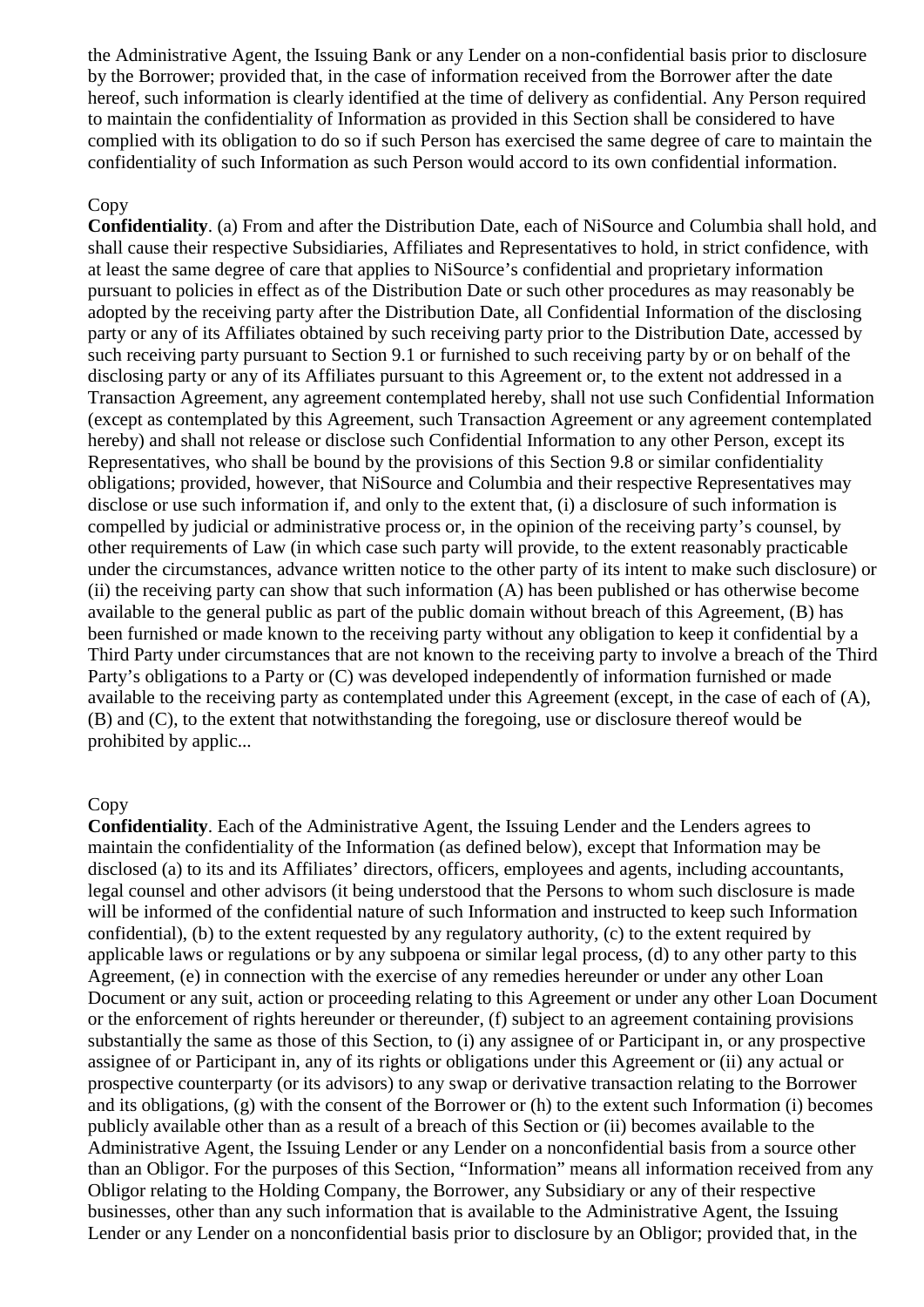case of information received from an Obligor after the date hereof, such information is clearly identified at the time of delivery as confidential. Any Person required to maintain the confidentiality of Information as provided in this Section shall be considered to have complied with its obligation to do so if such Person has exercised the same degree of care to maintain the confidentiality of such Information as such Person would accord to its ...

### Copy

**Confidentiality**. During the term of this Agreement, the Distributor and the Client may have access to confidential information relating to such matters as either party's business, trade secrets, systems, procedures, manuals, products, contracts, personnel, and clients. As used in this Agreement, "Confidential Information" means information belonging to the Distributor or the Client which is of value to such party and the disclosure of which could result in a competitive or other disadvantage to either party, including, without limitation, financial information, business practices and policies, know-how, trade secrets, market or sales information or plans, customer lists, business plans, and all provisions of this Agreement. Confidential Information does not include: (i) information that was known to the receiving Party before receipt thereof from or on behalf of the Disclosing Party; (ii) information that is disclosed to the Receiving Party by a third person who has a right to make such disclosure without any obligation of confidentiality to the Party seeking to enforce its rights under this Section; (iii) information that is or becomes generally known in the trade without violation of this Agreement by the Receiving Party; or (iv) information that is independently developed by the Receiving Party or its employees or affiliates without reference to the Disclosing Party's information. Each party will protect the other's Confidential Information with at least the same degree of care it uses with respect to its own Confidential Information, and will not use the other party's Confidential Information other than in connection with its obligations hereunder. Notwithstanding the foregoing, a party may disclose the other's Confidential Information if (i) required by law, regulation or legal process or if requested by any Agency; (ii) it is advised by counsel that it may incur liability for failure to make such disclosure; (iii) requested to by the other party; provided that in the event of (i) or (ii) the disclosing party shall give the other party reasonable prior notice of such disclosure to the extent reasonably practicable and cooperate with the other party (at such other party's expense) in any efforts to prevent such disclosure.

#### Copy

**Confidentiality**. During the term of this Agreement, the Distributor and the Trust may have access to confidential information relating to such matters as either party's business, trade secrets, systems, procedures, manuals, products, contracts, personnel, and clients. As used in this Agreement, "Confidential Information" means information belonging to one of the parties that is of value to such party and the disclosure of which could result in a competitive or other disadvantage to such party. Confidential Information includes, without limitation, financial information, proposal and presentations, reports, forecasts, inventions, improvements and other intellectual property; trade secrets; know-how; designs, processes or formulae; software; market or sales information or plans; customer lists; and business plans, prospects and opportunities (such as possible acquisitions or dispositions of businesses or facilities). Confidential Information includes information developed by either party in the course of engaging in the activities provided for in this Agreement, unless: (i) the information is or becomes publicly known through lawful means; (ii) the information is disclosed to the other party without a confidential restriction by a third party who rightfully possesses the information and did not obtain it, either directly or indirectly, from one of the parties, as the case may be, or any of their respective principals, employees, affiliated persons, or affiliated entities. The parties understand and agree that all Confidential Information shall be kept confidential by the other both during and after the term of this Agreement. Each party shall maintain commercially reasonable information security policies and procedures for protecting Confidential Information. The parties further agree that they will not, without the prior written approval by the other party, disclose such Confidential Information, or use such Confidential Information in any way, either during the term of this Agreement or at any time thereafter, except as required in the course of this Agreement and as provided by the other party or as required by law. Upon termination of this Agreement for any reason, or as otherwise requested by the Trust, all Confidential Information held by or on behalf of Trust shall be promptly returned to the Trust, or an authorized officer of the Distributor will certify to the Trust in writing that all such Confidential Information has been destroyed. This section 14 shall